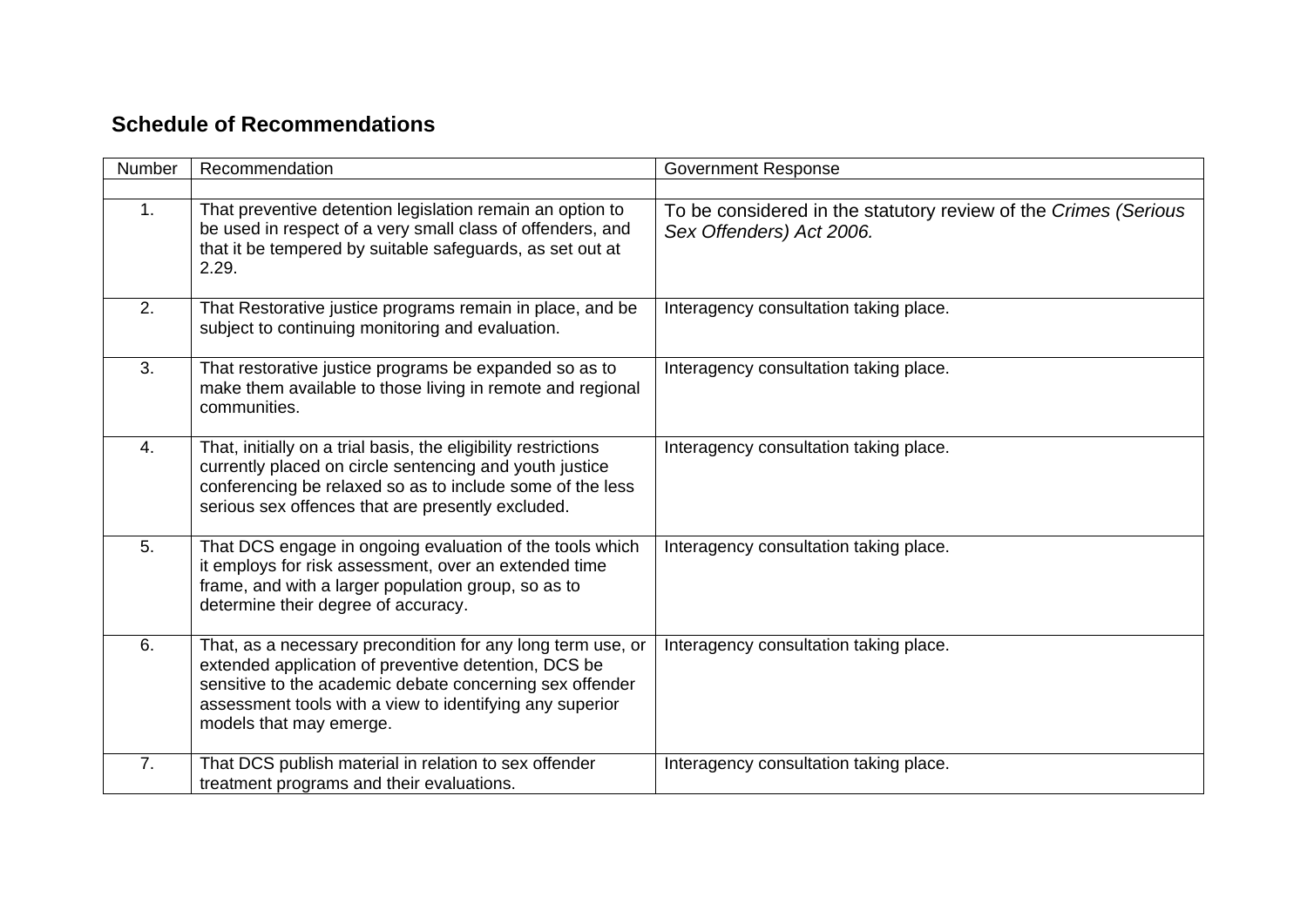| 8.  | That ongoing evaluation of sex offender treatment<br>programs be conducted, on a long term basis, and with an<br>extended population base.                                                                                                                                   | Interagency consultation taking place.                                                      |
|-----|------------------------------------------------------------------------------------------------------------------------------------------------------------------------------------------------------------------------------------------------------------------------------|---------------------------------------------------------------------------------------------|
| 9.  | That any move to privatise corrections facilities be<br>accompanied by the provision of sex offender treatment<br>programs in those facilities, and if necessary, delivery of<br>those programs by DCS or otherwise funded by it.                                            | Interagency consultation taking place.                                                      |
| 10. | That consideration be given to the feasibility of extending<br>the registration requirements for sex offenders whose<br>offences have been committed against adults.                                                                                                         | Interagency consultation taking place.                                                      |
| 11. | That any extension of the registration requirements be<br>adopted uniformly by other jurisdictions, particularly in the<br>light of the national registrations system.                                                                                                       | Interagency consultation taking place.                                                      |
| 12. | That in the case of first time offenders who are aged under<br>18 years, the Court have a discretion, at the time of<br>imposing sentence, to excuse the requirement for<br>registration.                                                                                    | Interagency consultation taking place.                                                      |
| 13. | That as a matter of practice, applications for a CDO or<br>ESO (or interim orders) pursuant to the Crimes (Serious<br>Sex Offenders) Act 2006 (NSW) should normally be made<br>no later than three months before expiry of a respondent's<br>current custody or supervision. | To be considered in the statutory review of the Crimes (Serious Sex<br>Offenders) Act 2006. |
| 14. | That the Act be amended so as to add to the matters to be<br>taken into account for an application under section 9(3)<br>and section 17(4), the views of the original sentencing<br>judge, based on the material presented at the time of<br>sentence.                       | Supported.                                                                                  |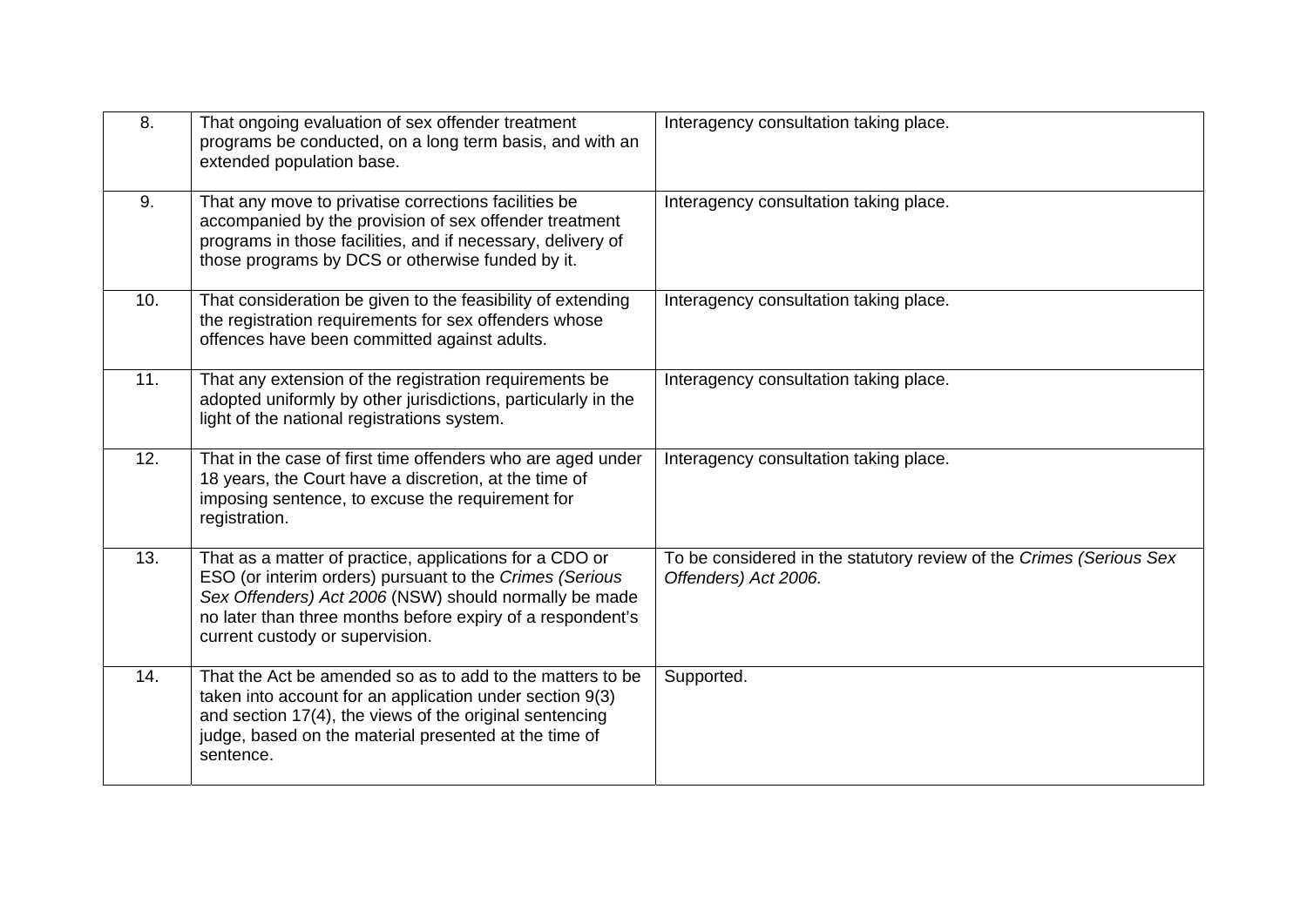| 15. | That if non-participation in a program while in custody is to<br>be used as a ground for a CDO, that it is necessary that<br>the State ensure that such programs are available and<br>accessible for offenders, prior to the expiry of the non-<br>parole period.                                                     | Interagency consultation taking place. |
|-----|-----------------------------------------------------------------------------------------------------------------------------------------------------------------------------------------------------------------------------------------------------------------------------------------------------------------------|----------------------------------------|
| 16. | That such programs be sufficiently flexible to<br>accommodate those offenders who have practical<br>difficulties in participation in those programs, subject<br>always to their being capable of leading to gains equivalent<br>to those deliverable under CUBIT.                                                     | Interagency consultation taking place. |
| 17. | That if sex offender programs are only to be provided in<br>certain correctional centres, whether run by DCS or by<br>private candidates for a CDO or ESO be transferred to<br>such centres within a time frame that will permit their<br>participation in a program, prior to expiry of their non-<br>parole period. | Interagency consultation taking place. |
| 18. | That the Crimes (Serious Sex Offenders) Act 2006 (NSW)<br>be amended so as to permit the views of victims to be<br>taken into account on an optional basis (as is the practice<br>in relation to life sentence re-determinations).                                                                                    | Supported.                             |
| 19. | That DCS, Justice Health, the Mental Health Review<br>Tribunal and the Guardianship Tribunal consult with the<br>aim of achieving coordinated interagency arrangements for<br>the more effective management of sex offenders with<br>cognitive or mental health impairments.                                          | Interagency consultation taking place. |